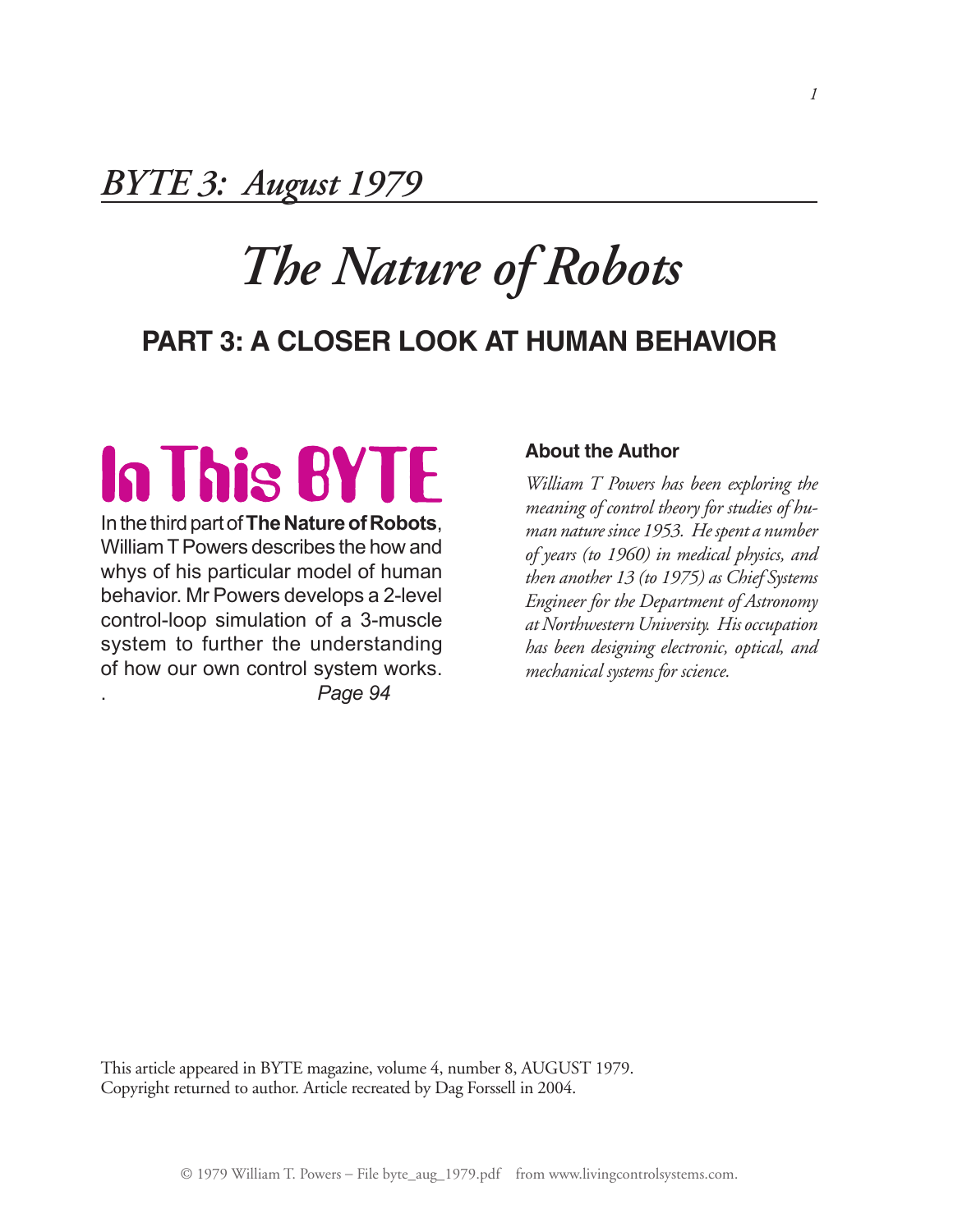## *The Nature of Robots*

#### **Part 3: A Closer Look at Human Behavior**

n part 1 of this series, I demonstrated that the concept of *behavior* is not as clear as certain people would indicate. The patterns that we call behavior result from the convergence of many influences, only a part of which can be attributed to the organism that we say is behaving. Yet the behaving organism varies its own actions so that when the influence of these actions is added to all that is unpredictable, the result is recognizable as patterns of behavior. *I*

In part 2 we observed that a control system controls its input, not its output. It acts on its environment to make its own sensory or perceptual signal match a reference signal received from elsewhere, and to automatically counteract the effects of disturbances. It does not have to sense the cause of the disturbance: it senses the quantity it is controlling, and reacts to deviations of that quantity (or the signal representing it) from a reference level that is set by the reference signal.

The reference signal acts just as an intention ought to act. It specifies some state of affairs that is to be achieved, and serves as a target toward which action always urges the perception of the controlled variable. Under normal circumstances the control system can make its perceptual signal track a changing reference signal, and still oppose the effects of disturbances.

There are two main rules of thumb:

- The reference signal reaching a good control system controls the perceptual signal in that system.
- The actions of the control system vary so as to oppose the effects of disturbances, even if the reference signal remains constant.

*Figure, table, and listing numbering continued from part 2.*

Let's see how this control system model applies to one small human subsystem: a spinal *reflex* arc (reflex just means "turned back on itself"). This will lead to some concepts that will be of use to the designers of robots.

#### **The Tendon Reflex**

In the early 19th century, Sir Charles Bell established the fact that sensory nerves are separate from motor nerves, and described the "circle of nerves" found in a spinal reflex. A sensory nerve that is part of a spinal reflex arc (we will talk about one that is stimulated by the stretching of a tendon) sends its signal to the spinal cord, and the same cell that receives this signal emits a motor signal that reaches a muscle. When the muscle contracts, it has physical effects that stimulate the same sensory nerve. These are closed loops; the effects of sensory nerves that are stimulated by muscle action affect the same muscle action.

In all such loops that have been discovered, the sense of the feedback is negative. This is true of the tendon reflex. If signals from cells in the spinal cord cause a muscle to contract, the resulting stretch of the tendon stimulates sensors clustered around the tendon. The signals from these sensors reach the same cells in the spinal cord to *inhibit* their firing.

Apparently the materials are present for a control system, but before we discuss this, a digression is necessary.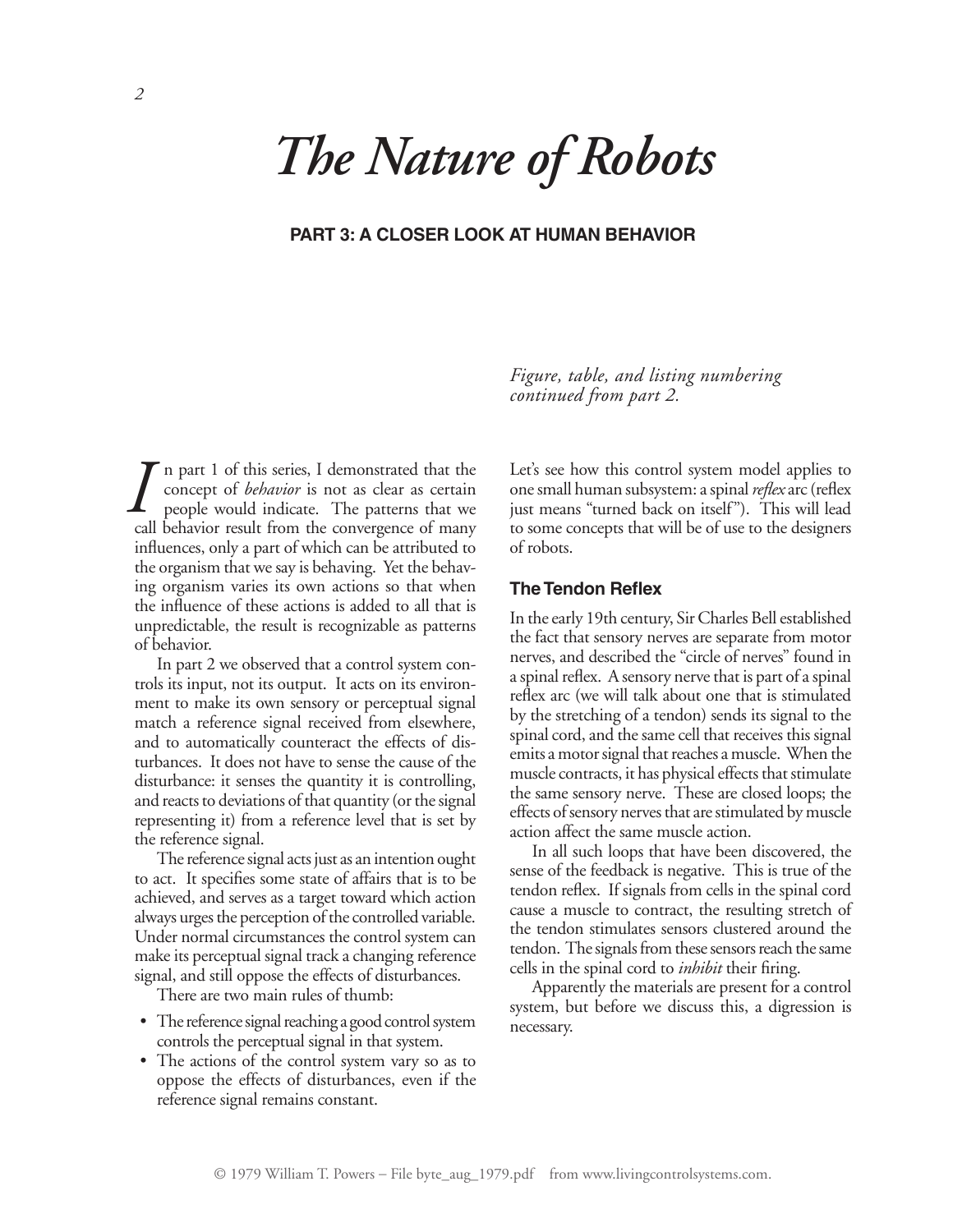#### **All or None or Some**

One of the most unfortunate accidents to occur in neurology was the discovery that signals in nerves are carried by impulses. The effect was as if the discoverers of electricity had discovered the electron before they had formulated laws of current flow, and thus developed the whole theory of electricity on the basis of collisions between one electron and another electron. As soon as there were instruments to detect nerve signals it was known that the amplitude of an impulse generated by a nerve cell was independent of the source; there was a trigger effect, so that either an impulse was generated, or it was not.

As a result, almost all neurological research has focused on single impulses. The "all-or-none" principle became so firmly entrenched that by the time digital computers arrived on the scene, most people were led off the track. "Aha," they said, "if a nervecell has a threshold that is just high enough, 2 impulses will have to reach it simultaneously to fire it: behold, an AND gate!" Since inhibition (an impulse tending to *reduce* the sensitivity of a nerve cell to an impulse arriving by a different path) can occur, we clearly have the NOT operator, and with the addition of OR (a nerve cell that can be fired by an impulse from any of several paths), we have all of the ingredients for a generalized logic circuit.

There is no longer sufficient reason to believe that the nervous system works in this way. Those who tried to analyze nerve nets as logic devices had to make a lot of assumptions, such as synchronism or clocking, that are incompatible with experimental facts. This more modern understanding was reflected in Dr Ernest Kent's recent BYTE article series, "The Brains of Men and Machines" (January 1978 BYTE, figure 2, page 16). It now seems that single impulses are not a significant unit of information for most neurons. What counts is *frequency of firing.* The sum of frequencies of excitatory and inhibitory impulses reaching a given neuron has an effect on the rate of that neuron's firing so that the output frequency is a function of a set of input frequencies. Most neurons, in other words, compute *analog,*not digital, functions. As we all know, it is perfectly possible to build digital circuitry out of analog components. Digital integrated circuits are all constructed from analog transistors.

Therefore, when I begin to identify components of a control system, as I will do in a moment, the signals will be thought of as *continuously variable frequencies,* not as on/off binary quantities. The *func-* *tions* that combine some signals will be functions of continuous variables. While any one neuron behaves as a rather nonlinear device, a collection of neurons performing essentially the same function in parallel yield an overall pleasantly linear input/output relationship, especially if we consider the normal, rather than extreme range of frequencies (zero or saturation rates of firing).

The spinal reflex systems we will now examine involve several hundred—sometimes several thousand—control systems operating in parallel, although they will be drawn as simple control systems. A perceptual signal is really the mean rate of firing in a whole bundle of pathways, all starting from sensors that are measuring the same input (eg: stretch in a tendon). The signal that enters the muscle in this system is a bundle of signals, each exciting 1 or 2 small fibers out of the thousands that make up 1 muscle. Thus, we will be dealing with neural impulses in much the way electronic engineers deal with electrons. In the majority of cases, the number of impulses passing through a cross-section of a bundle of redundant pathways per unit time will be "the signal," just as the number of electrons passing through a cross-section of a conductor per unit time is called "the current."

#### **Level-1 Control System**

Figure 13b is a schematic diagram of the tendon reflex. Figure 13a is the diagram of a general control system that I have already shown and discussed earlier. Figure 13a has an input function FNI, a perceptual signal P, a comparator C, a reference signal R, an error signal E, an output quantity O, a feedback function FNF and an input quantity I completing a closed loop. Entering this loop at the same point as the input quantity are the effects of a disturbing quantity D, affected by the disturbance function FND.

Figure 13b contains the same components in the same relationships. The input function is a sensor which emits a signal P, the frequency of which depends continuously on the amount of stretch I of the tendon at the end of the muscle. This signal P travels to the spinal cord, and the local branch enters an *inverter* which is specialized to produce *inhibitory* effects on any neuron it reaches (these actually exist in the spinal cord as Renshaw cells). This inverted copy of the perceptual signal reaches the cell body of a motor neuron C, which also receives an excitatory input from a pathway descending from centers that are higher in the nervous system (the reference signal R).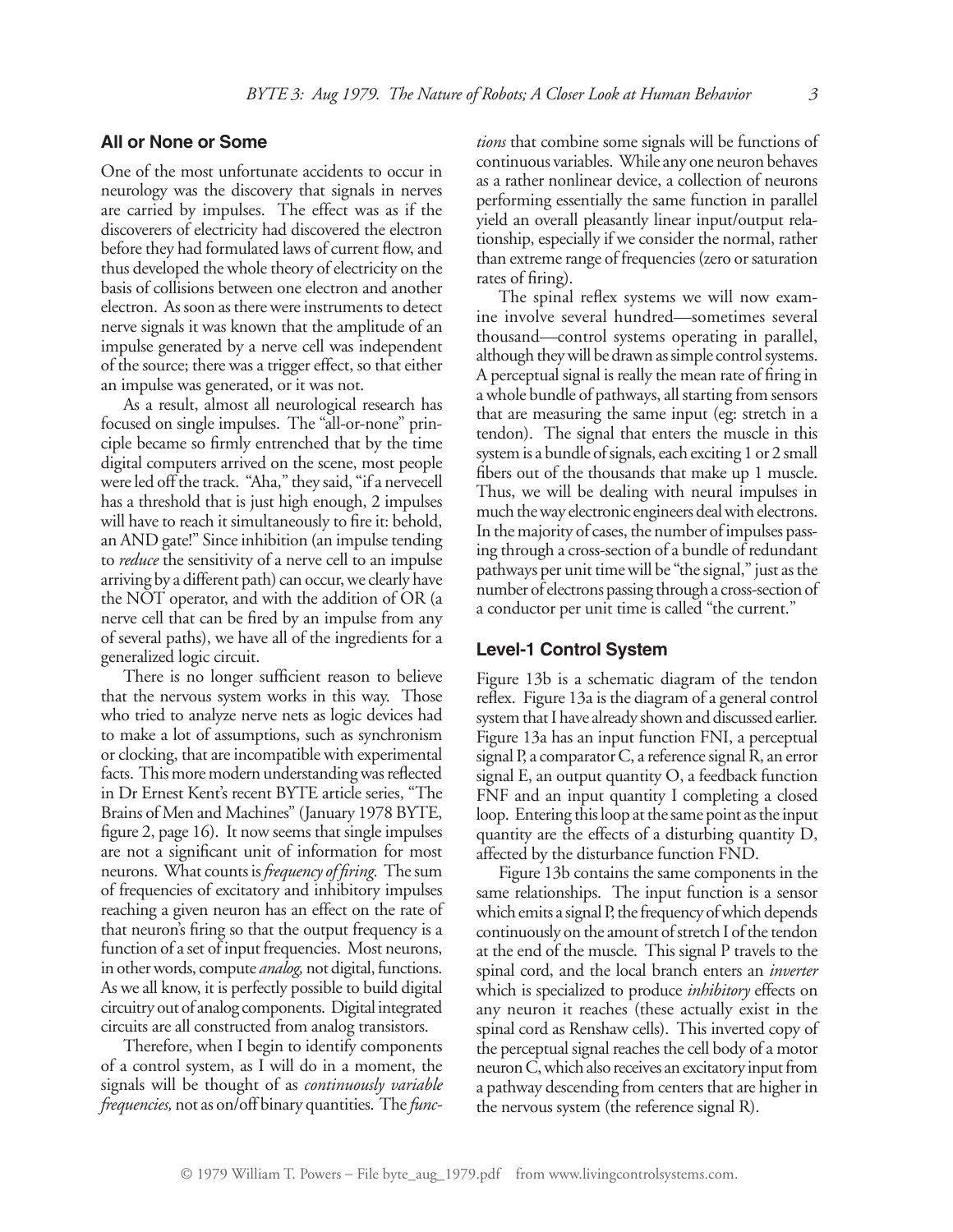

#### *Figure 13:*

*Figure 13a is the standard controlsystem diagram we have been using in this series.* 

*Figure 13b is a spinal reflex arc. FNIistheinputfunction; P,the per- ceptual signal; C, the comparator; R, the reference signal; E, the error signal;FNO,the outputfunction; 0, the output quantity; FNF, the feed- back function;I,theinput quantity; FND*, the disturbance function; and *D; the disturbing quantity. Roots are bundles of nerve fibers entering or leaving the spinal cord. An actual spinal reflex arc may involve several hundred systems like the one in figure 13b, with as many motor cells all operatingin parallel. Thus, a signal is a bundle of signals that carry similar information.*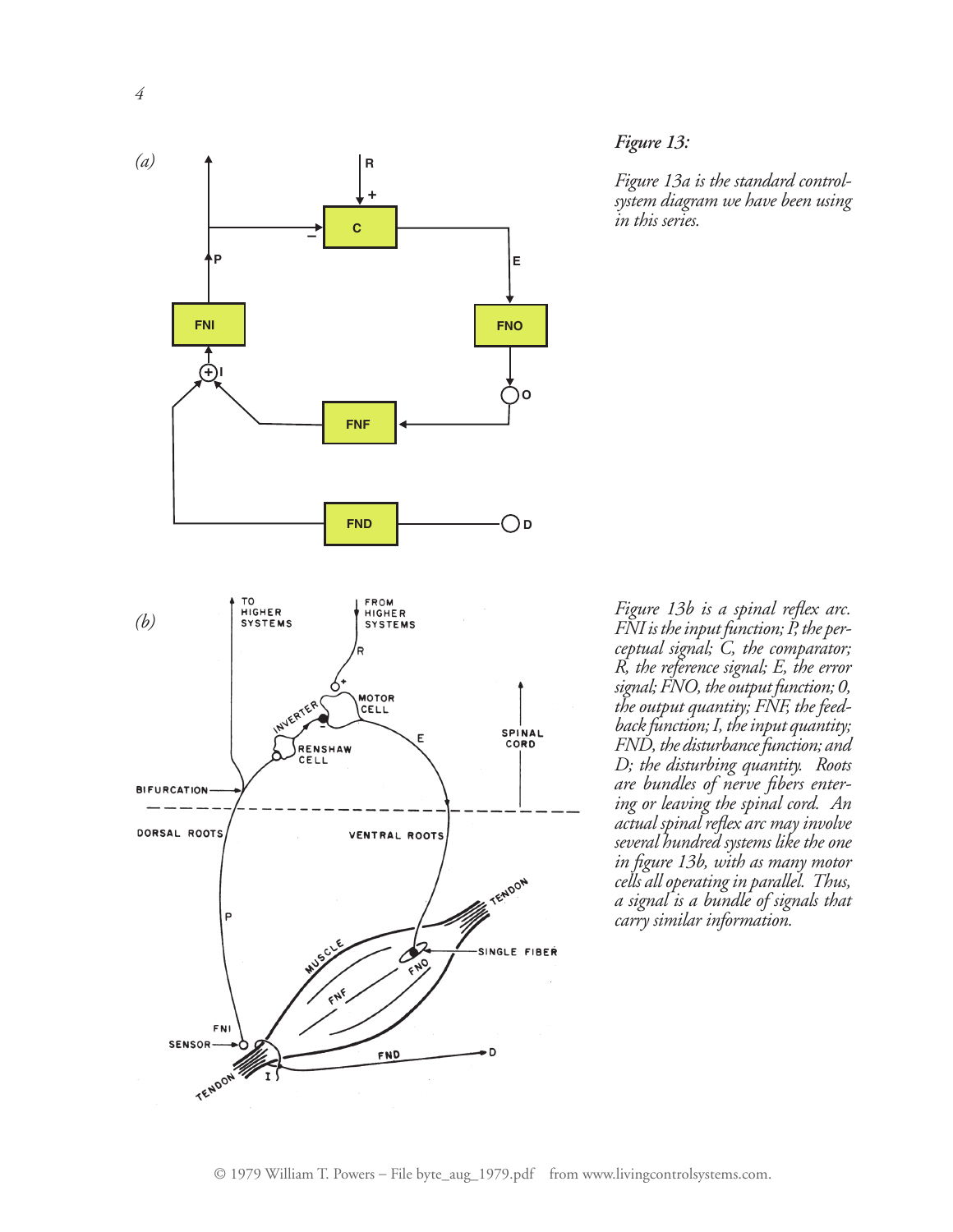The signal emitted by this motor neuron represents the excess of excitation over inhibition, and thus represents the difference between the reference and (inverted) perceptual signal: it is clearly the error signal E. The error signal enters the muscle, where it is converted into an average shortening of the contractile fibers in the muscle FNO. The output quantity  $O$  is the net stretch of the connective tissue that links the individual contractile fibers together. The feedback function FNF consists of the mechanical relationships that sum all these individual little forces into one force that will tend to stretch the tendon.

I have shown the disturbance as a string that pulls directly on the tendon. It is rather hard to disturb the tendon control system without dissecting the organism, a procedure that always leaves one wondering whether or not this is the original system. The reflex that is tested with a hammer just under the kneecap is a different one, a muscle-length control system. Artificially stretching the tendon will tend to relax the muscle, since the feedback is inhibitory.

In part 2 I described how control systems work. We now immediately know what this spinal reflex loop does. It maintains the perceptual signal P matching the reference signal R. Since P is a measure of tension in the tendon, we can say that this control system controls the sensed tension, and not the degree of contraction of the muscle. It also varies the amount of contraction in the fibers of the muscle to oppose any extraneous effects that tend to alter the tension in the tendon, either increasing or decreasing it.

We know that muscles are attached to bones, generally across a joint, and that when a muscle changes tension it often changes the angle at the joint that it spans. In this way movements are created and forces are applied to objects, or against gravitational and other forces. However, this little control system knows nothing of that. The only behavior it produces is sensed tension. It controls a neural signal which represents the net force being created by the muscle and any active disturbances. The control system does not know this—it has, after all, only the one kind of sensor. It knows only how much signal it is getting from the outside world, and not even what *kind* of signal this is. It is just an amount. It would need many other sensors and a very intelligent computer in order to know that this amount is measured in units of tension.

#### **First Level of Behavioral Control**

Every muscle that is used in voluntary behavior (as opposed to internal or visceral) is involved in a control system like that in figure 13b. There are no exceptions. Thus, there is no way that any higher process in the brain can *directly* produce a muscle tension. The brain can produce a muscle tension only by providing a reference signal which specifies how much tension is to be *sensed.* This does not even determine how tense the muscle will be, for if there is a steady external disturbance working, the muscle will adjust its degree of contraction to compensate for the disturbance. Pull steadily on the tendon, and the muscle will completely relax, even with the presence of a nonzero reference signal. Inject Novocain into the perceptual pathway, and the muscle may go into a violent spasm because it is trying to create a perceptual signal. The brain cannot command the muscles to contract. It can only tell level-1 control systems how much tension to sense. It is up to those control systems to do what is necessary to create the demanded signal.

*Gray's Anatomy* names about 200 muscles, most of which occur in pairs, and many of which consist of numerous subdivisions capable of having different effects. There are perhaps 500 to 800 muscles which can be distinguished on the basis of different directions of effect. Thus, we own 500 to 800 level-1 control systems. Every human action must be performed by adjusting the reference signals for these control systems. The behavior of these control systems need not be simulated for the simple reason that this has been done to a sufficient degree in part 2 of this series.

There are actually more level-1 control systems than muscles. For example, every muscle also contains *length* sensors, which are involved in level-1 control systems that govern not force, but something related to the stretching of the muscle itself. Length and force can be controlled quite independently under suitable circumstances; however, we won't be getting into such details here. The main point is that we chew, scratch, talk, walk, run, and swim by using level-1 control systems, and by telling them not what to do, but what to sense.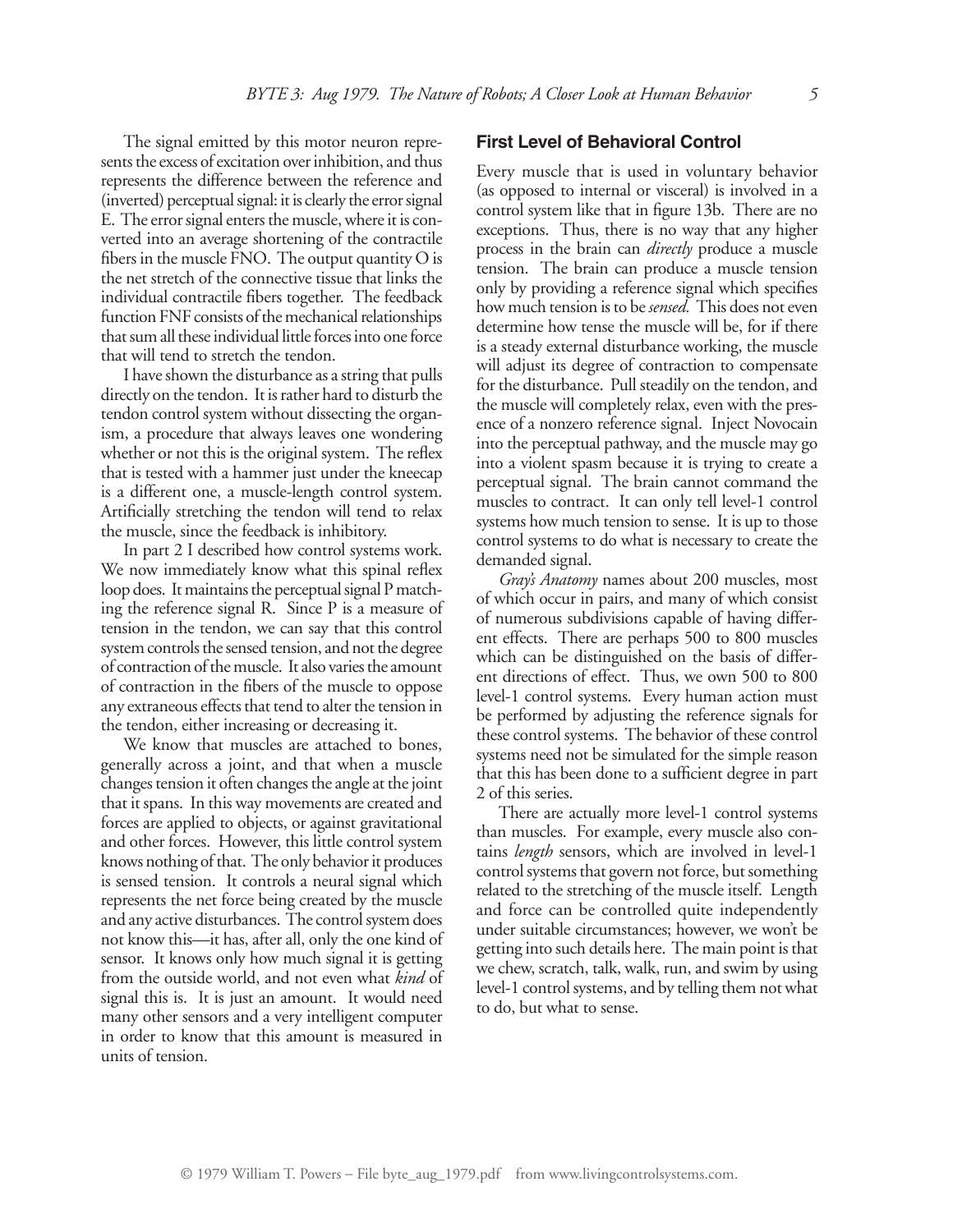#### **Higher Levels of Control**

We have accounted for all outgoing signals from the brain that are concerned with overt actions (in the sense that all will act on level-1 control systems, although there may be, at level 1, control systems we haven't considered here). We have not, however, accounted for all incoming signals. The nervous system has hundreds of millions of sensory endings, most of which are not involved in level-1 control systems.

You'll notice that in figure 13b the perceptual signal branches. This is a real branch; all level-1 perceptual signals involved in these control systems branch, sending one branch upward. Many of the branches—enough to represent what is going on in all the muscles—continue upward to the next level of organization. The perceptual signals from level-1 input functions that are not parts of control systems do likewise. Thus, we can imagine a higher part of the nervous system that is completely surrounded, with regard to input and output, by level-1 systems and input functions.

The signals going downward from this higher part end up in control systems of the general type shown in figure 13b, controlling sensed tension and a few other simple variables. The signals going upward, the level-1 perceptual signals, all reach the next higher level of organization, which happens to be represented in the brain stem, the cerebellum, and one part of the cerebral cortex.

Imagine a second level of control systems. The input functions of this new layer will not be equipped with sensors; instead, they will receive the perceptual signals generated by level-1 input functions (or in the case of signals involved in level-1 control systems, copies of them, courtesy of the bifurcation of the dorsal roots). These signals, in subsets, are the real-time inputs to level-2 input functions, each of which generates one level-2 perceptual signal. We *define* a level-2 input function in terms of the way a single level-2 perceptual signal depends on some set of level-1 perceptual signals.

It is now clearly possible to construct a level-2 comparator, provide it with a reference signal, and make it generate a level-2 error signal. That error signal can then be wired to the input of a level-2 output function, and copies of the output of that FNO can be fanned out to serve as *reference signals for level-1 control systems.*

In fact, we can construct as many level-2 control

systems as we like, until we run out of neurons that are located where the level-1 perceptual signals terminate and the level-1 reference signals originate. All out-going signals that are further inward will be accounted for; they will be level-2 reference signals. (If you can figure out why they can't be level-1 reference signals, bypassing level 2, you are beginning to understand control theory. Hint: Level-1 reference signals are adjusted by level-2 systems: what happens if an *arbitrary* signal is added to the output of a level-2 system?)

Some level-1 perceptual signals may be combined to produce level-2 perceptual signals, without involving the new perceptual signals in any level-2 control system. Perceptual signals that *are*involved in level-2 control systems branch, just as their counterparts at level 1 do: one of the branches heads further inward and upward in the brain. We can now repeat the process of going from the first to the second level of control. Clearly, a third level of control systems can be constructed, then a fourth, and so on, until we run out of brain and find ourselves looking at the inside surface of the skull.

This is my model of the brain. It will be discussed in greater detail in the next article of this series. At present we will develop a clearer understanding of the relationship between one level of control and the next higher level of control through the use of BASIC. As you will see, the relationship has some rather amazing and challenging properties.

#### **Two-Level Control Hierarchy**

We are going to model a very elementary 2-level control system. I won't attempt to model a *real* human system because it would get too complicated. The imaginary system will consist of 3 level-1 control systems, each controlling sensed force (just as in the tendon reflex system) and 3 level-2 systems, each controlling a separate *aspect* of the forces controlled by level-1 systems.

The 3 muscles will be laid out in a plane, one end of each being joined at a common central point, and the other being anchored to a point in the plane. If the angles between the muscles are equal, they will form a Y. We will assume that the common connection does not move; the muscles will apply a force there but, as in the case of flying a stick-controlled airplane, any movement will be negligible. This allows us to ignore some complex interactions between the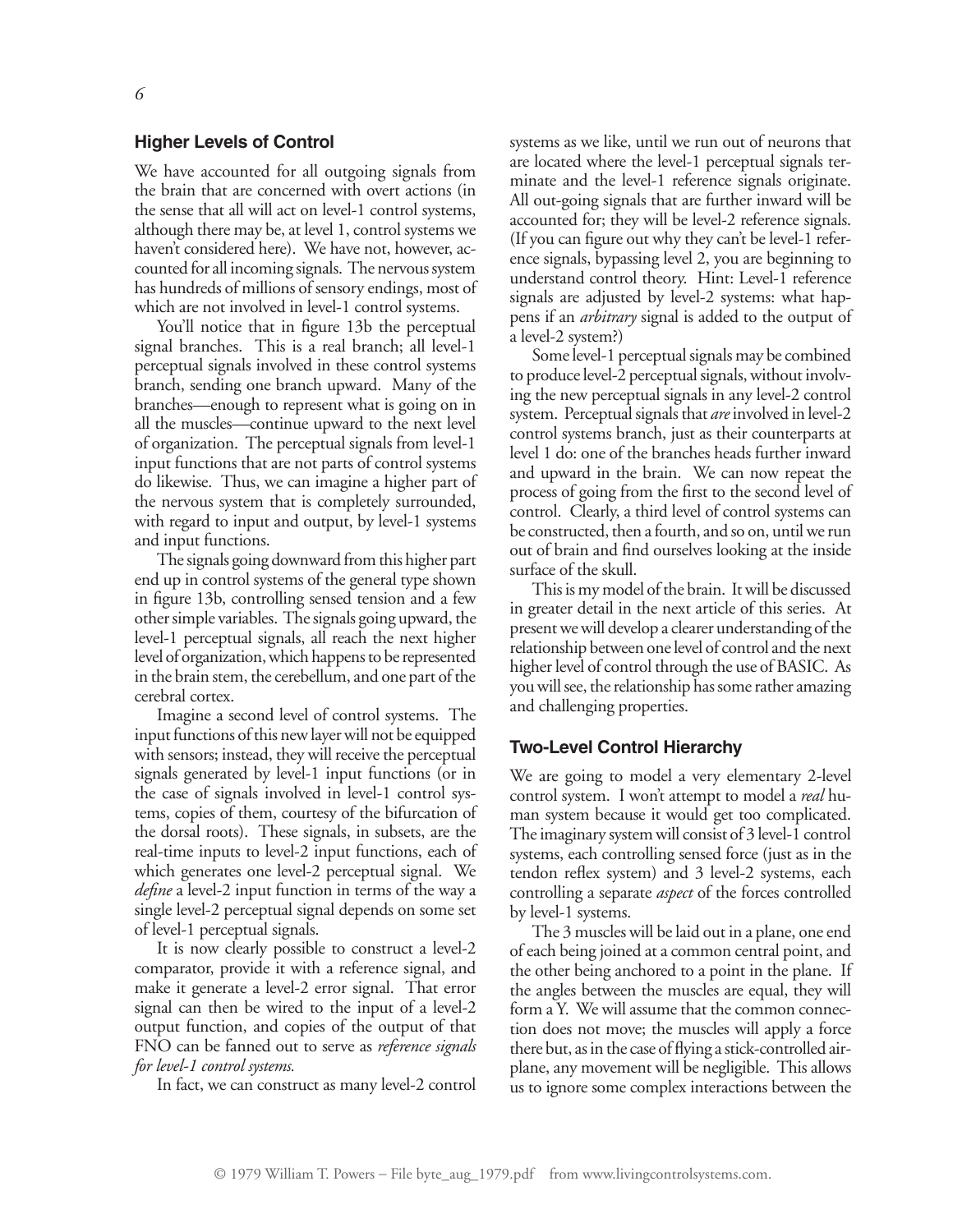muscles. Those interactions would not interfere with control, but would make the model very complicated. In simulating a control organization, it is always the simulation of the *environment* that creates complexities. The geometric interactions between the muscles are properties of the world in which these control systems live, not of the control systems proper.

There will be 3 level-1 control systems, 1 for each muscle. Each will sense the force being generated by its own muscle. Each will have a loop gain of 10, and a slowing factor of 0.07 (see part 2 for discussion of these properties).

There will also be 3 level-2 control systems. One will use the 3 muscles to control a force in the X direction (left and right), another will control a force in the Y direction (up and down), and the third will control the sum of the 3 forces, this sum corresponding to what physiologists call "muscle tone." We will see why there is such a thing as muscle tone (the steady mutually cancelling tension that is always there in muscles). Each level-2 control system will have a loop gain of 50, and a slowing factor of 0.01.

I hope that this arrangement looks a little amazing. Here we have 3 muscles spaced at roughly 120-degree intervals around a common point. No one muscle pulls in either the X or the Y direction. To pull in the X direction, all 3 muscles must alter their tensions. To pull in the Y direction, all 3 must alter their tensions. To vary the muscle tone all 3 must once more alter their tensions. We will be able to set reference values for these 3 variables at the same time, throw in a disturbance of arbitrary size and direction to boot, and there will be no interference among the systems that cannot be easily taken care of. Each level-2 forcecontrolling system will be able to keep its perceptual signal matched to any reference signal, while the others do the same thing at the same time.

It may add interest to know that the outputs from the level-2 systems to the level-1 systems will not be accurately weighted: the only choice will be whether or not a given level-2 output reaches a given level-1 comparator after multiplication by  $1, 0$ , or  $-1$ . All 3 level-2 outputs will reach and be added together in all 3 level-1 comparators. The neat separation of X, Y, and tone control is not accomplished by carefully balancing the amount of output sent to each level-1 system. Only the crudest adjustment has to be made on the output side, essentially the choice between positive and negative feedback, with negative always being chosen.

We now come to what is perhaps the most fundamental concept of this theory of brain function. The organization which determines that an X vector, a Y vector, and a tone or scalar force will be controlled is found in the *input* functions, not in the output functions. The organization of behavior is determined by the *perceptual,* not the motor organization of the brain. By the time we finish this installment you will see exactly how that happens.

#### **Setting Up the Model**

Let us start by looking at a typical control system of unspecified level in a hierarchy of control systems. This system will receive multiple input signals from lower-level systems and multiple reference signals from higher-level systems. It will emit just 1 output signal (we will assume that the only need for an explicit output function is to provide error amplification and to smooth; otherwise the error signal could be used directly as the output signal). Figure 14 shows this typical system.

#### **Perceptual Inputs from Lower Levels**

The input function will now be a little too complicated to be represented as a BASIC function since we need a set of weighting factors so that each input can be assigned a weight before summing all of the inputs together. The easiest way to deal with weighting factors for a generalized system is to use a matrix that contains all of the factors for all of the levels. For the input function we designate the matrix as S (for sensory) and write it as:

 $S(L, J, K),$ where:  $L = level$  $J =$  system at that level  $K$  = weight of Kth signal from level  $L - 1$ .

The perceptual signal for this Jth system at the Lth level will be designated P(L,J). The perceptual signal can thus be written as the sum of contributions (weighted) from some set of lower-level systems, a weighting of 0 in the S matrix meaning absence of a connection:

$$
P(L,J) = \sum_{K=0}^{N(L-1)-1} S(L,J,K) \ge P(L-1,K)
$$

where  $N(L-1)$  is the number of systems in the next lower level.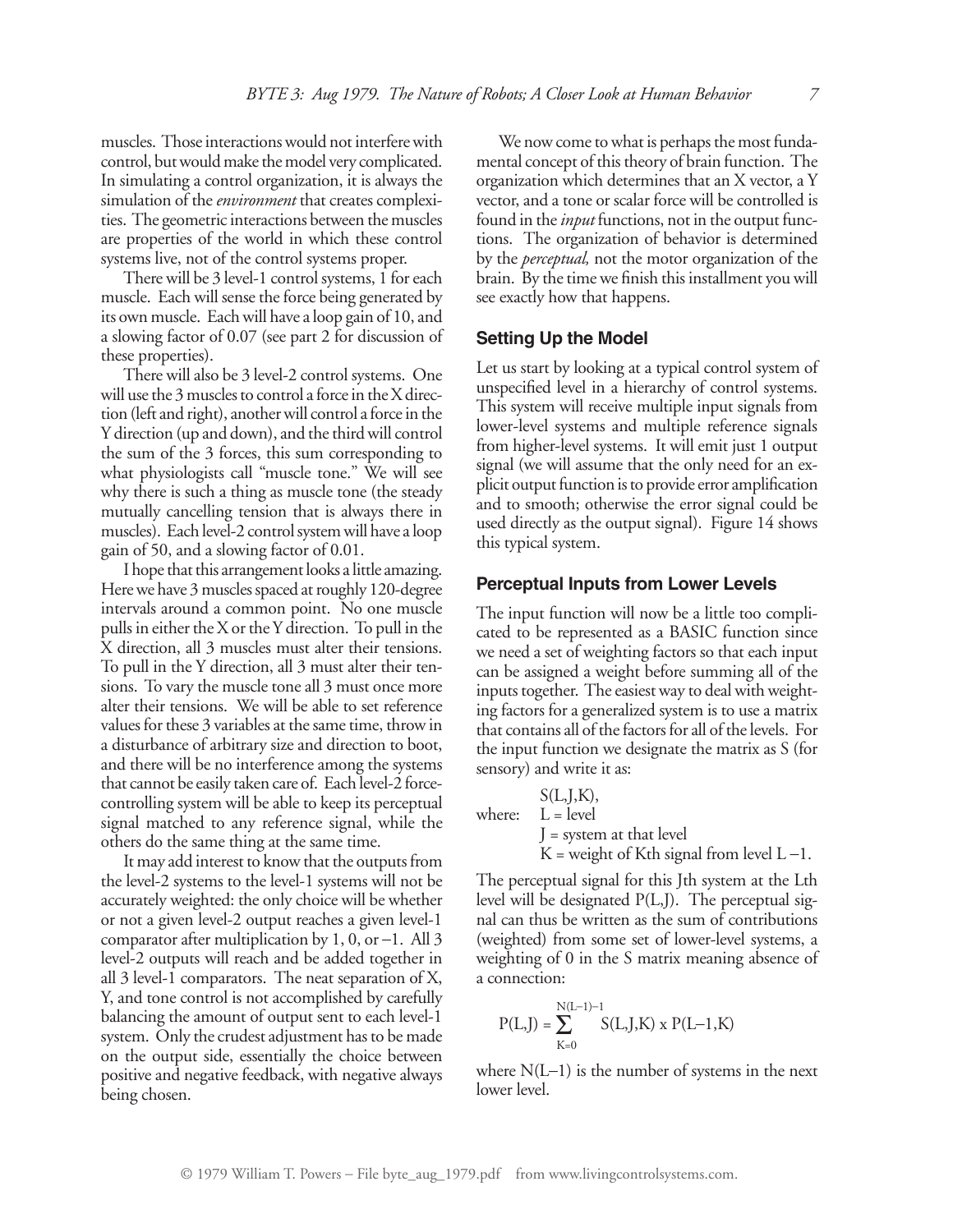

*Figure 14: A typical control system in the middle of a hierarchy ofcontrol systems. This systemreceives multiple reference signals, given a positive or a negativesign by an appropriate entry in the M matrix (no other weighting). The sum of these reference signals is the effective reference signal. The system also receives multiple input signals which are copies of perceptual signals in lower-order systems. These signals are given quantitative weightings by the S matrix and summed in theinput function FNI* of the system to cre*ate this system's perceptual signal P. A duplicate of the perceptual signal travels upward to higherlevel systems.*

*The perceptual signal is subtracted from the effective reference signal (or vice versa), and the remainder is emitted by the comparator C as the error signal. The error signal is amplified and smoothed bythe output function FNO* with the result being emit*ted to lower-level systems as the output signal O.*

#### **Reference Inputs from Higher Levels**

A similar operation is performed to calculate the net reference signal  $R(L,J)$ . A matrix  $M(L,J,K)$  is used to select a connection factor  $(1, 0, or -1)$  for each output of a higher-level system; the net reference signal is the sum of all the outputs of the higher-level systems, each multiplied by its appropriate factor. A 0, of course, means no connection.

The M matrix is filled by looking at the sign of the corresponding entry in the S matrix for the *next higher level.*

To understand how this correspondence is figured, think of the second index in the matrix as the *destination* of the signal, and the third index as the *source.*

Suppose that we wanted to fill in the M matrix for 1 level of systems. An entry will be –1 if the corresponding S matrix entry of the next higher level is negative, 0 if the S matrix entry is 0, and 1 if the S matrix entry is positive. But *which* is the entry in the S matrix for level  $L+1$  corresponding to  $M(L,J,K)$ ?

The answer is simple: M(L,J,K) corresponds to  $S(L+1,K,J)$ . The source and destination indices are simply interchanged. If a higher-level system gives a negative weight (of any amount) to the perceptual signal from a given lower-level system, it sends a copy of its output to the comparator of *the same lower-level system* with a negative (inhibitory) sign. A negative connection factor means that the output of this higher-level system will subtract from the contributions of other higher-level systems to the lower-level *net reference signal.*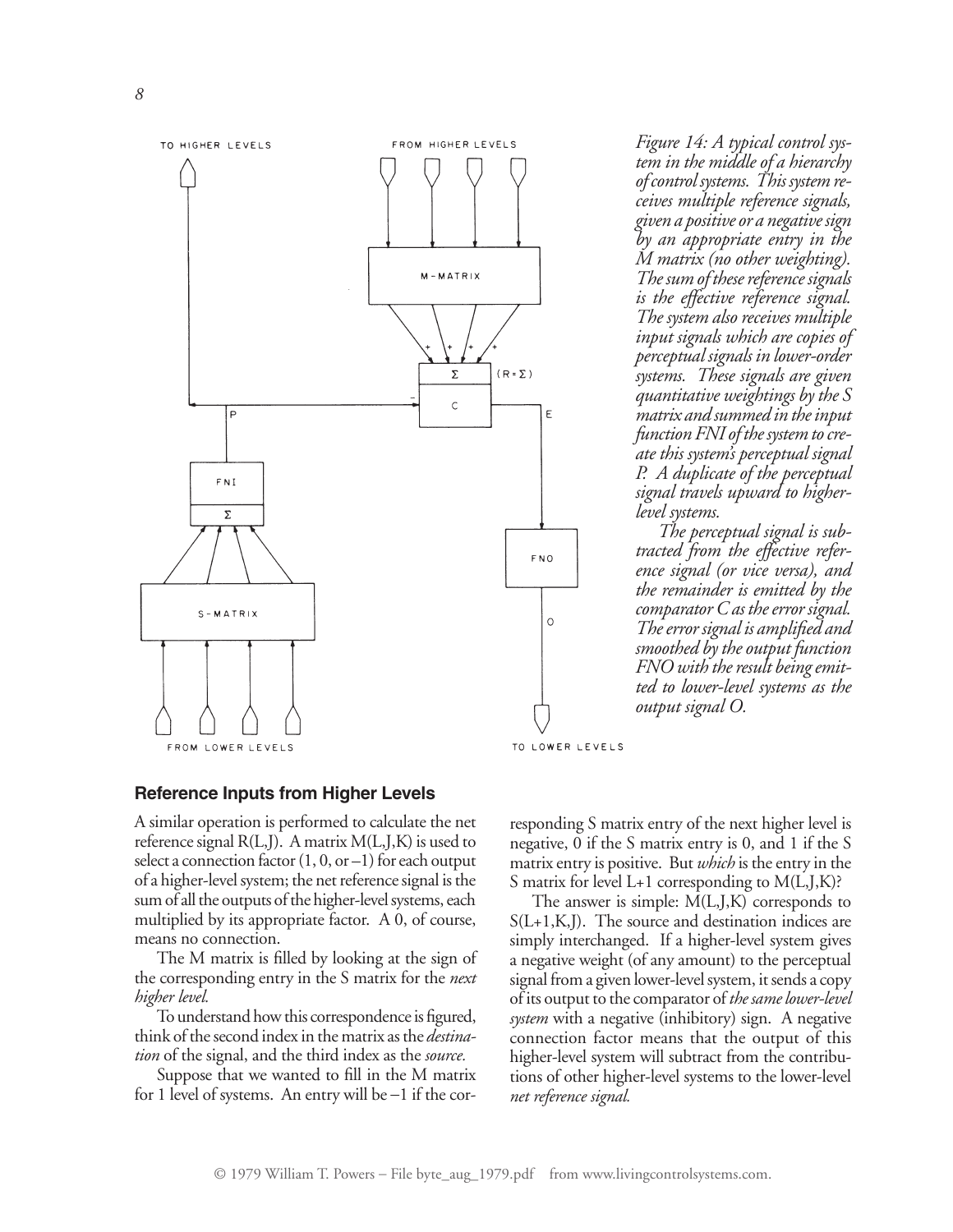Thus, once the S matrix for the next higher level has been filled in, we can calculate the entries in the M matrix:

 $M(L,J,K) = SGN (S(L+1,K,J))$ 

where SGN is the *Sign* function that generates the appropriate  $1, 0,$  or  $-1$ .

You may choose to skip these procedures and simply spell out each connection one at a time. My thought in using a general solution is not merely to save lines of program, but to point the way toward expanding the simulation both horizontally (adding more systems at each level) and vertically (adding more levels).

The reference signal for level L, system J, is found by summing over the outputs of all systems of level L+1, multiplying the output from each higher-level system by the appropriate connection factor from the M matrix:

$$
R(L,J)=\sum_{K=0}^{N(L+1)-1}M(L,J,K)\ge O(L+1,K)
$$

To complete this general model we need only calculate the error signal E and the output signal O. The required slowing factor and the error sensitivity are put in the output function.

$$
E(L,J) = R(L,J) - P(L,J)
$$
  
\n
$$
O(L,J) = O(L,J) + K(L) x
$$
  
\n
$$
(G(L) x E(L,J) - O(L,J))
$$

where K(L) is the slowing factor for all systems of level L (see part 2), and G(L) is the error sensitivity for all systems of level L.

#### **Top and Bottom of the Model**

We do not have a complete control system at the top of this hierarchy where we will be injecting reference signals for the highest complete level. Therefore we designate those signals as (in this case)  $O(3,I)$ , output signals from 3 imaginary level-3 systems (us) indexed by  $I = 0$  (X force), 1 (Y force), or 2 (tone). The M matrix for level 2 is set up so that M(2,I,I) is 1, I running from 0 to 2; this establishes connections from each level-3 output to 1 corresponding level-2 reference input. All other entries are left at 0 (my North Star BASIC zeros arrays when they are first dimensioned).

At the bottom, the output signals  $O(1,I)$  are supposed to create muscle tensions that affect 3 input quantities; the amount of stretch in the tendon attached to each muscle. To avoid treating a special case, we will designate these input quantities as "level 0 perceptual signals,"  $P(0,I)$ . The value of each input quantity is found by adding the magnitude of the corresponding output to the component of a disturbance that acts along the length of the associated muscle. The value of the input quantity  $P(0,I)$  represents the net stretch in a tendon created by the muscle contraction and this component of the disturbance as they act together.

The level-1 S matrix simply connects each input quantity, multiplied by 1, to its respective input function. Thus, we set  $S(0,I,I) = 1$ , for  $I = 0, 1$ , and 2. All other entries in this matrix are 0.

The geometry of the muscles is adjustable. Since setting up this geometry is the opening phase of the BASIC program, we will take a quick run through this program and discuss the muscle setup. See figure 15 to help visualize how everything works. Figure 16 is the same system, more closely representing the organization of the brain.

Figure 15 appears on the next page, page 10

*Figure 15: The 2-level hierarchy simulated in this article.Threelevel-1 systemseach controlthe amount of tension in 1 muscle, as represented by the 3 level- 1 perceptual signals. Copies of these 3 perceptual signals reach all 3 level-2 systems, where they are weighted and summed so as to represent the X component of muscle force (P(2,0)), the Y component of muscle force (P(2,1)), and total muscle force or muscle tone (P(2,2)).*

*Each second level system sends an amplified and smoothed version of its error signal as an output signal to all 3 lower-level systems. Each output signal splits into 3 identical branches, 1 for each level-1 system.When a branch reaches a level-1 comparator, it may be connected directly or through an inverter before being summed with other reference inputs. There is no other weighting of output signals. If necessary, an inverter is used to preserve negative feedback for a particular path.*

*Each level-1 system amplifies and smooths its error signal to make an output signal reaching just 1 muscle. A higher-level system determines the reference signals for X, Y, and total force. These are specified by the operator of the simulator. All systems correct their own errors simultaneously.*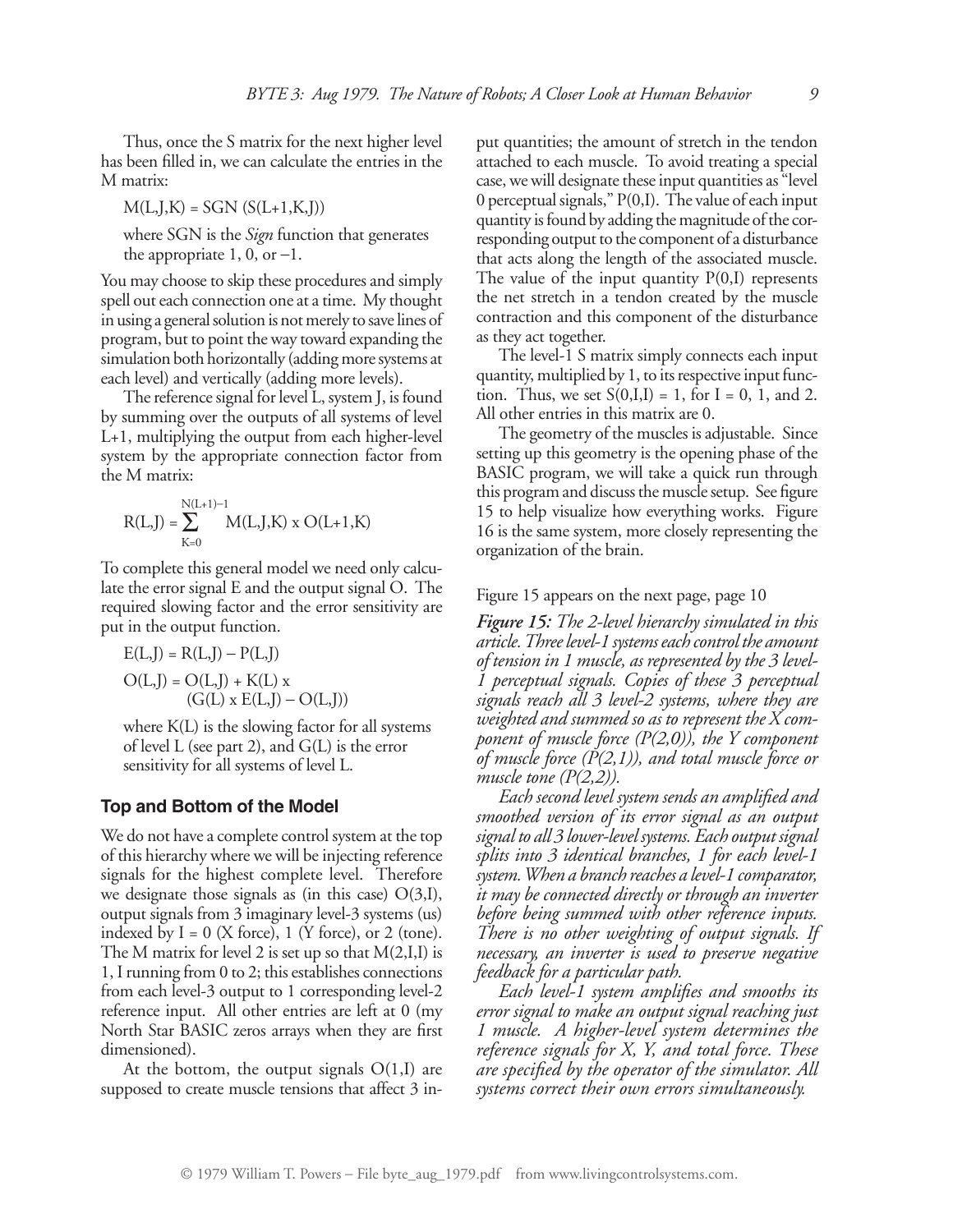

© 1979 William T. Powers – File byte\_aug\_1979.pdf from www.livingcontrolsystems.com.

*10*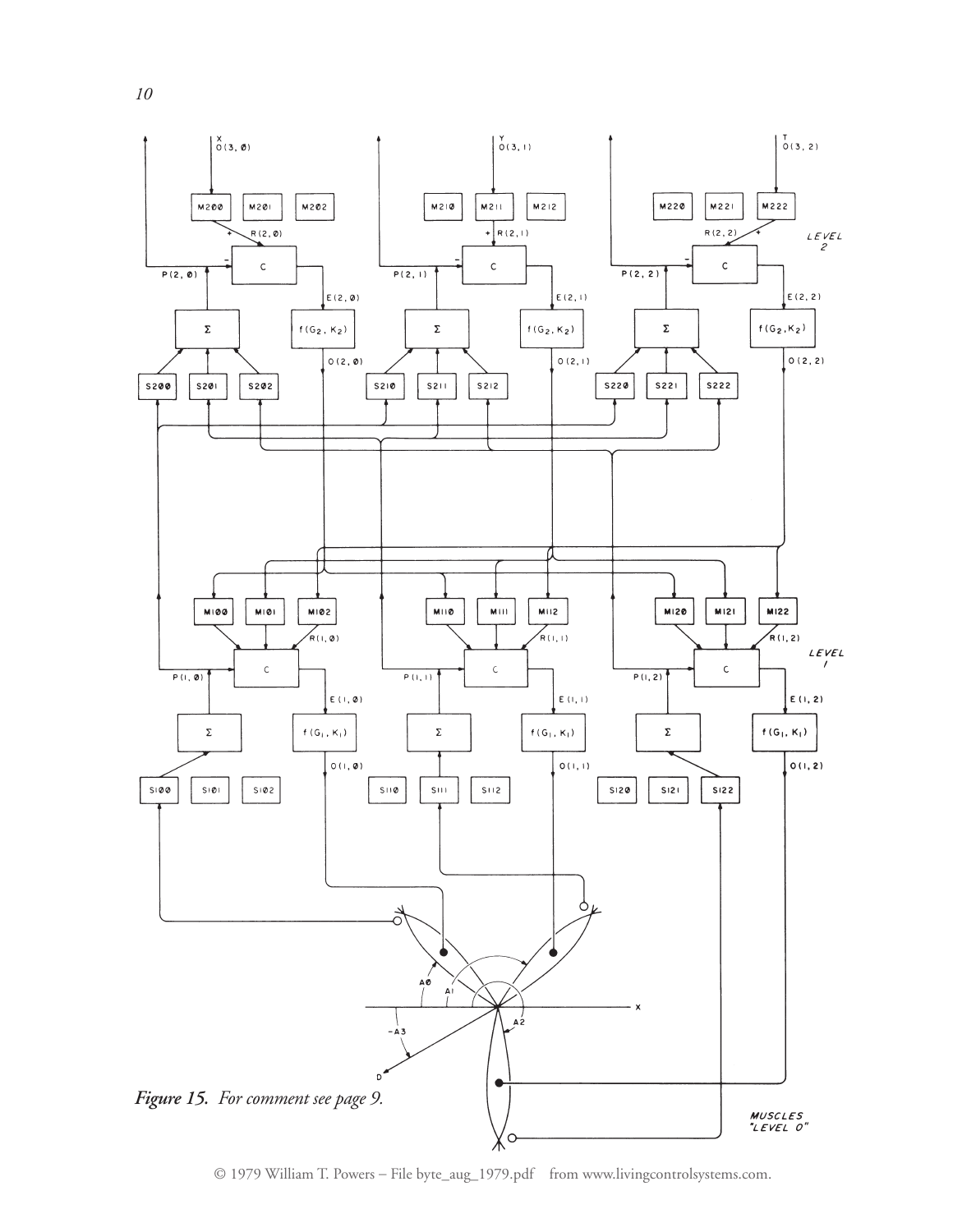

*Thesign of aweightingis determined bywhether or not aRenshaw cell (specialized to produce inhibition) is interposed. A collection of comparators and output functions is called a motor nucleus. Forlevel 2 and higher, the branches of perceptual signals thatcross over and enter a motor nucleus are called collaterals.*

*comparison and output functions are also lumped together. The S and M matrices are represented in a nervous system as synapticconnections, theweighting ofwhich is determined bythe number of branches (from one to hundreds) that form just as a nerve fiber reaches the next cell body.*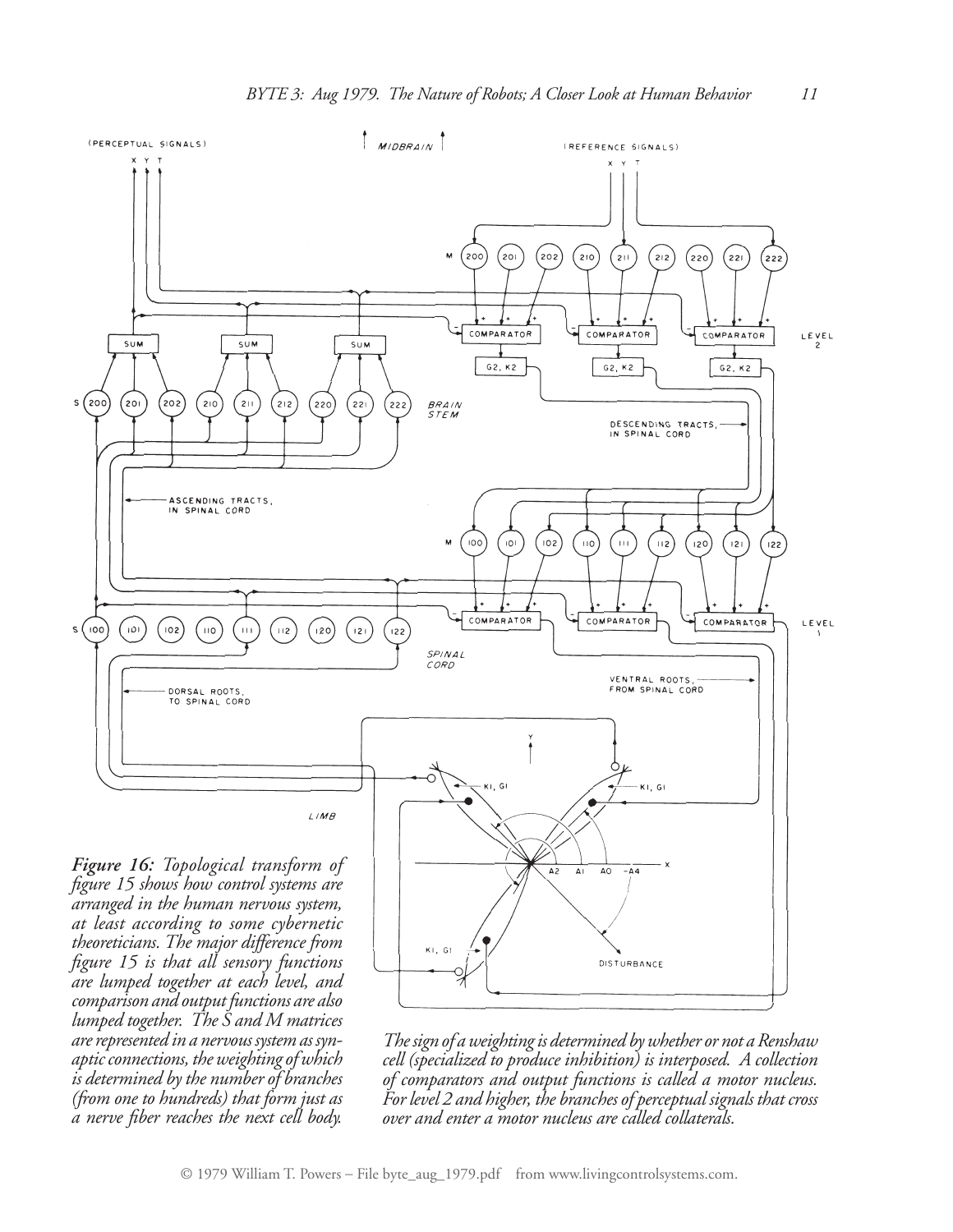*12*

#### *Listing 3: For comment, see page 13*

1 DIM P(2,2),R(2,2),E(2,2),O(3,2),S(3,2,2),M(2,2,2),A(3),K(2) 2 DIM G(2) 3 G(1)=10\ K(1)=.07\ G(2)=50\ K(2)=.01 4 P=3.1415927/180 5 GOSUB 99\ REM (SET UP MUSCLE GEOMETRY) 6 REM \*\*\*\*\*\*\*\*\*\*\*\*\*\*\*\*\*\*\*\*\*\*\*\*\*\*\*\*\*\*\*\*\*\*\*\*\*\*\*\*\* 7 REM SET UP SENSORY WEIGHTINGS 8 REM \*\*\*\*\*\*\*\*\*\*\*\*\*\*\*\*\*\*\*\*\*\*\*\*\*\*\*\*\*\*\*\*\*\*\*\*\*\*\*\*\* 9 FOR I=0 TO 2 10 S(1,I,I)=1 11 S(2,0,I)= COS(A(I)) 12 S(2,1,I)= SIN(A(I)) 13 S(2,2,I)=1 14 S(3,I,I)=1 15 NEXT I 16 REM \*\*\*\*\*\*\*\*\*\*\*\*\*\*\*\*\*\*\*\*\*\*\*\*\*\*\*\*\*\*\*\*\*\*\*\*\*\* 17 REM SET UP MOTOR WEIGHTINGS 18 REM \*\*\*\*\*\*\*\*\*\*\*\*\*\*\*\*\*\*\*\*\*\*\*\*\*\*\*\*\*\*\*\*\*\*\*\*\*\* 19 FOR L=1,TO 2 20 FOR I=0 TO 2 21 FOR J=0 TO 2 22 M(L,I,J)=SGN(S(L+1,J,I)) 23 NEXT J\ NEXT I\ NEXT L 24 GOSUB 109\ REM (SET UP REFERENCE SIGNALS) 25 GOSUB 116\ REM (SET UP DISTURBANCE) 26 REM \*\*\*\*\*\*\*\*\*\*\*\*\*\*\*\*\*\*\*\*\*\*\*\*\*\*\*\*\*\*\*\*\*\*\*\*\*\*\*\*\* 27 REM CALCULATE SYSTEM BEHAVIOR 28 REM \*\*\*\*\*\*\*\*\*\*\*\*\*\*\*\*\*\*\*\*\*\*\*\*\*\*\*\*\*\*\*\*\*\*\*\*\*\*\*\*\* 29 !\FOR Q=1 TO 5 30 FOR J3=0 TO 1 31 L=2\ GOSUB 50\ REM CALCULATE SYSTEMS AT LEVEL L 32 FOR J2=0 TO 1 33 L=1\ GOSUB 50 34 FOR I=0 TO 2 35 P(0,I)=0(1,I)+D\*COS(A(I)–A(3)) 36 NEXT I\ NEXT J2\ NEXT J3 37 GOSUB 69\ REM (PRINT TABLE OF VALUES) 38 NEXT Q 39 !"(A)NGLE? (R)EFS? (D)IST? (C)ONT? (P)RINT MATRICES? " 40 INPUT "",A\$ 41 IF A\$<>"A" THEN 42\ GOSUB 102\ GOTO 29 42 IF A\$<>"R" THEN 43\ GOSUB 109\ GOTO 29 43 IF A\$<>"D" THEN 44\ GOSUB 116\ GOTO 29 44 IF A\$<>"C" THEN 45\ GOTO 29 45 IF A\$<>"P" THEN 46\ GOTO 76 46 !" ???? "\ !\ GOTO 39 47 REM \*\*\*\*\*\*\*\*\*\*\*\*\*\*\*\*\*\*\*\*\*\*\*\*\*\*\*\*\*\*\*\*\*\*\*\*\*\*\*\*\*\*\*\*\*\*\*\* 48 REM CALCULATIONS FOR LEVEL L SYSTEMS 49 REM \*\*\*\*\*\*\*\*\*\*\*\*\*\*\*\*\*\*\*\*\*\*\*\*\*\*\*\*\*\*\*\*\*\*\*\*\*\*\*\*\*\*\*\*\*\*\*\* 50 FOR J=0 TO 2 51 V=0 52 FOR K=0 TO 2 53 V=V+P(L–1,,K)\*S(L,J,K) 54 NEXT K 55 IF L=1 AND V<O THEN V=0 56 P(L,J)=V\ V=0 57 FOR K=0 TO 2 58 V=V+O(L+1,K)\*M(L,J,K) 59 NEXT K 60 R(L,J)=V\ V=O (L,J )

61 E(L,J)=R(L,J)–P(L,J) 62 V=V+K(L)\*(G(L)\*E(L,J)–V) 63 IF L=1 AND V<0 THEN O(L,J)=0 ELSE O(L,J)=V 64 NEXT J 65 RETURN 66 REM \*\*\*\*\*\*\*\*\*\*\*\*\*\*\*\*\*\*\*\*\*\*\*\*\*\*\*\*\*\*\*\*\*\*\*\* 67 REM DATA LISTING SUBROUTINE 68 REM \*\*\*\*\*\*\*\*\*\*\*\*\*\*\*\*\*\*\*\*\*\*\*\*\*\*\*\*\*\*\*\*\*\*\*\* 69 !\! "ITERATION # ",%2I,Q," ------------------------------" 70 FOR J=2 TO 1 STEP –1, 71 !\! "LEVEL ",%2I,J,%#7F2 72 FOR I=0 TO 2\!" ",R(J,I)," ",\ NEXT I 73 !\FOR I=0 TO 2\!" ",P(J,I)," ",O(J,I)," ",\ NEXT I 74 !\ NEXT J 75 !\ RETURN 76 !\!"SENSORY MATRIX"\ ! 77 FOR L=1 TO 2 78 !"LEVEL ",%1 I,L 79 FOP J=0 TO 2 80 !" ", 81 FOR K=0 TO 2 82 !%6F2,S (L,J,K), 83 NEXT K 84 NEXT J 85 ! 86 NEXT L 87 !\! "MOTOR MATRIX"\! 88 FOR L=1 TO 2 89 !"LEVEL ",%1I,L 90 FOR J=0 TO 2 91 !" " 92 FOR K=0 TO 2 93 ! %6F2,M(L,J,K), 94 NEXT K 95 NEXT J 96 ! 97 NEXT L 98 !\ GOTO 39 99 REM \*\*\*\*\*\*\*\*\*\*\*\*\*\*\*\*\*\*\*\*\*\*\*\*\*\*\*\*\*\*\*\*\*\*\*\* 100 REM SET UP MUSCLE GEOMETRY 101 REM \*\*\*\*\*\*\*\*\*\*\*\*\*\*\*\*\*\*\*\*\*\*\*\*\*\*\*\*\*\*\*\*\*\*\*\* 102 !\! "MUSCLE ANGLES:" 103 INPUT1 "#1 \ ",A(0)\ INPUT1 " #2\ ",A(1)\ INPUT1 " #3\ ",A (2) 104 A(0)=A(0)\*P\ A(1)=A(1)\*P\ A(2)=A(2)\*P 105 RETURN 106 REM \*\*\*\*\*\*\*\*\*\*\*\*\*\*\*\*\*\*\*\*\*\*\*\*\*\*\*\*\*\*\*\*\*\*\*\*\*\*\* 107 REM SET UP REFERENCE SIGNALS 108 REM \*\*\*\*\*\*\*\*\*\*\*\*\*\*\*\*\*\*\*\*\*\*\*\*\*\*\*\*\*\*\*\*\*\*\*\*\*\*\* 109 !\!"REFERENCE SIGNALS:" 110 INPUT1 "X: ",O(3,0)\ INPUT1 " Y: ",O(3,1) 111 INPUT1 " TONE: ",O(3,2) 112 RETURN 113 REM \*\*\*\*\*\*\*\*\*\*\*\*\*\*\*\*\*\*\*\*\*\*\*\*\*\*\*\*\*\*\*\*\*\*\*\*\*\*\*\*\* 114 REM SET UP DISTURBANCE & ANGLE 115 REM \*\*\*\*\*\*\*\*\*\*\*\*\*\*\*\*\*\*\*\*\*\*\*\*\*\*\*\*\*\*\*\*\*\*\*\*\*\*\*\*\* 116 !\! "DISTURBANCE:" 117 INPUT1 "MAGNITUDE: ",D\ INPUT1 " ANGLE: ",A(3) 118 A(3)=A(3)\*P 119 RETURN

READY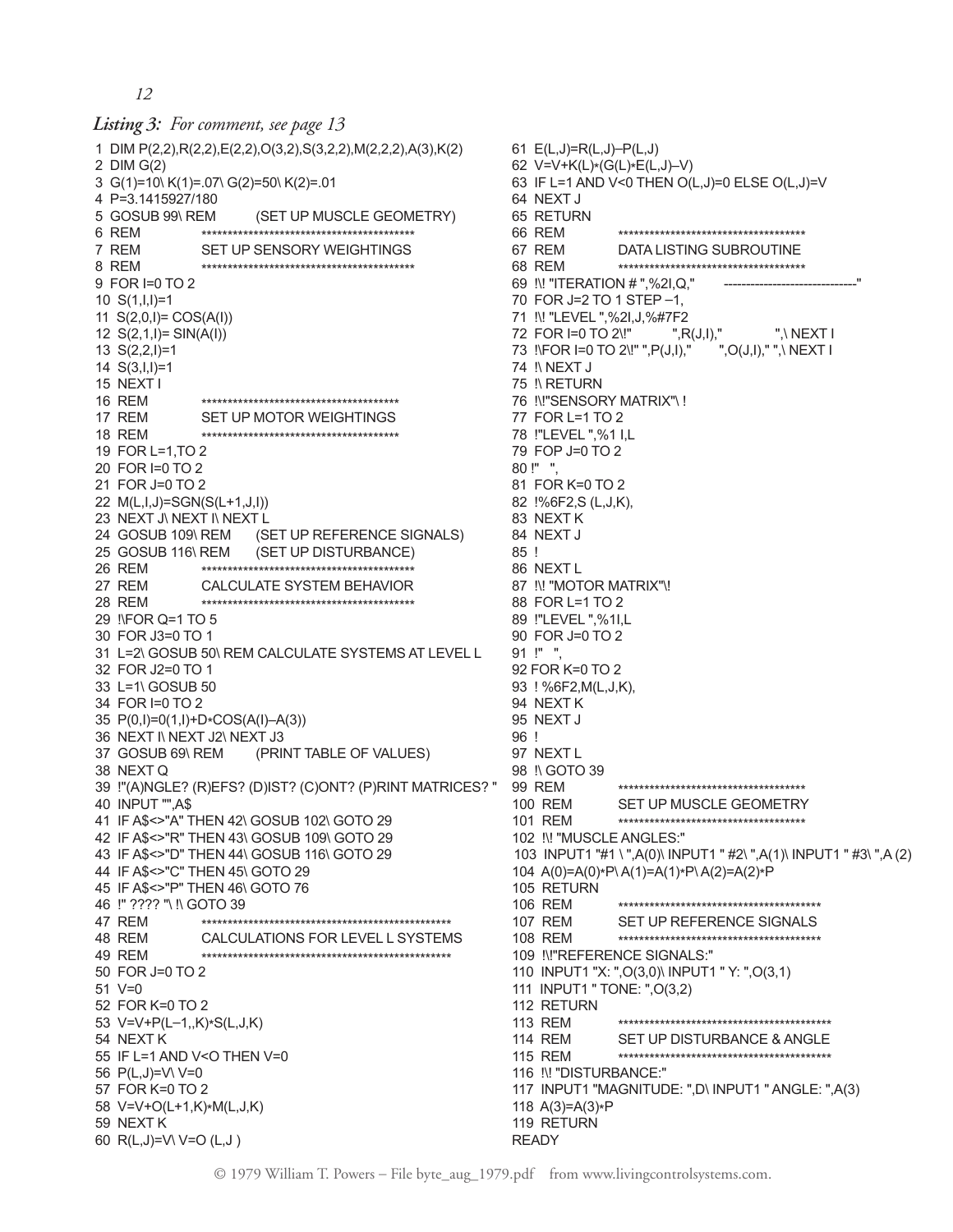*Listing 3: (previous page) North Star BASIC simulation of a 3-muscle system. The muscles have 3 operations they are to perform: movement in the X direction, movement in theY direction, and tone control. A sample run of the simulator is shown in listing 4. The exclamation point is used as an abbreviation for the PRINT statement.*

*Listing 4: (this page) A sample session with the simulator in listing 3. When the simulator is initialized, the user is allowed to set up several values: the 3 muscle angles, the reference signals, and the disturbance magnitude and angle. For each iteration the values for level 1 and level 2 are output in the followingform. First the reference signal for the particularmuscleis printed. The perceptual signal is printed on the next line, just to the left of the reference signal, and the output signal is printed to the right. This is repeated for every muscle.*

RUN MUSCLE ANGLES: #1\ 30 #2\ 150 #3\ 270 REFERENCE SIGNALS: X: –30 Y: 40 TONE: 175 DISTURBANCE: MAGNITUDE: 0 ANGLE: 0

 PERCEPTUAL REFERENCE OUTPUT SIGNAL SIGNAL SIGNAL ITERATION # 1 ------------------------------- LEVEL 2 −30.00 40.00 175.00 −18.19 –20.76 38.50 20.55 187.25 80.50 LEVEL 1<br>80.29 80.29 121.81 39.19 74.52 73.35 109.52 110.46 37.83 36.14 ITERATION # 2 ------------------------------- LEVEL 2 −30.00 40.00 175.00 −32.12 –19.13 45.65 10.29 163.72 61.33 LEVEL 1 - .<br>52.49 90.75 31.91 47.36 47.64 82.67 82.54 27.25 28.61 ITERATION # 3 ------------------------------- LEVEL 2 −30.00 40.00 175.00 −29.56 –18.68 37.28 12.56 177.48 67.63 LEVEL 1 61.51 98.87 36.40 55.96 55.93 89.92 89.89 33.67 33.22

ITERATION # 4 ------------------------------- LEVEL 2 −30.00 40.00 175.00 −29.54 –18.83 40.19 12.57 172.81 65.13 LEVEL 1 58.87 96.52 33.73 53.51 53.52 87.72 87.74 30.57 30.64 DISTURBANCE: MAGNITUDE: 40 ANGLE: 135 ITERATION # 1 ------------------------------- LEVEL 2 −30.00 40.00 175.00 −72.05 2.40 82.15 –8.75 173.67 65.75 LEVEL 1 59.40 54.60 76.90 52.56 63.30 63.87 16.98 57.11 93.27 ITERATION # 2 ------------------------------- LEVEL 2 −30.00 40.00 175.00 −15.37 −16.51 51.01 50.17 130.58 65.55 LEVEL 1 66.48 98.91 56.14 59.89 69.94 90.08 54.05 55.95 50.56 ITERATION # 3 ------------------------------- LEVEL 2 −30.00 40.00 175.00 −31.36 −17.15 49.55 10.51 167.41 64.63 LEVEL 1 58.05 95.26 37.01 55.07 65.55 87.97 48.88 59.19 58.95 ITERATION # 4 ------------------------------- LEVEL 2 −30.00 40.00 175.00 −29.97 −16.56 37.45 11.18 175.04 66.18 LEVEL 1 61.10 93.65 38.75 54.44 64.95 38.54 49.97 35.97 61.01 ITERATION # 5 ------------------------------- LEVEL 2  $-30.00$  40.00 175.00 −29.55 −13.39 39.87 11.75 173.88 64.95 LEVEL 1 60.31 93.10 36.81 53.94 64.55 88.17 49.55 30.93 59.18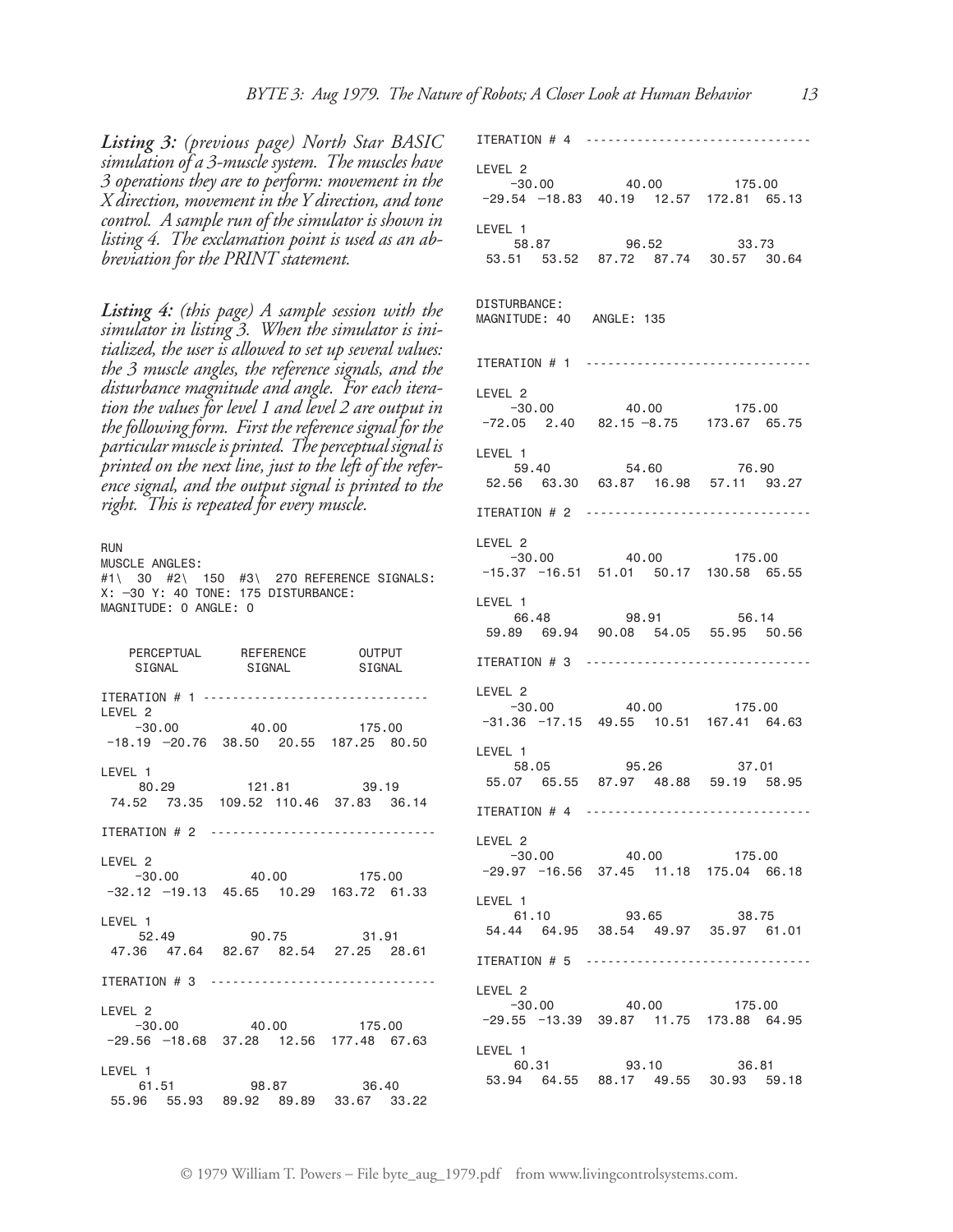#### **The Simulator**

*Muscle angles.* After the dimension statements and the statements that set slowing factors and error sensitivities for each level have been called, the program calls a subroutine that asks for the angle at which each of the 3 muscles is to be set (in degrees). You can use 30, 150, and 270 degrees (for equal spacing). There is nothing to prevent the choice of any angles you like, although you should draw a diagram to determine the effect on the system. It is hard to create a force in a direction in which there is no component of force from any muscle.

*Sensory weightings.* Lines 9 to 15 organize the perceptions of this system, and thus organize its behavior. For values of I from 0 to 2, all 3 levels of sensory matrix are set up. You can now see how X and Y forces are sensed. The weights for level 2, system 0, correspond to the *cosine* of the angle between the positive X axis and the angle of each muscle. Those for level 2, system 1, correspond to the sine of the same angles. Each input function is weighting the perceptual signals from the muscles according to the *component* of force that is aligned with the direction being sensed. The tone system, level 2, system 2 adds the signals together to yield a total-force signal.

*Motor weightings.* Lines 19 to 23 use the already entered values of the S matrices to create the connection matrix M. The sign function selects the sign that will preserve negative feedback.

*Highest-level reference signals.* In line 24, the program calls a subroutine that asks for 3 reference signals: one designating the amount of X force, another designating the amount of Y force, and a third designating the sum of forces, or muscle tone. Positive or negative numbers are allowed. A real nervous system cannot handle negative frequencies, but the same effect can be created by suitable use of inverters so that one (positive) frequency means a positive quantity and another (also positive) frequency means a negative quantity. In reality there would be 6 systems of level 2 in this 4-quadrant system.

I have set up level 1 to behave realistically like a muscle control system; neither negative signals nor negative forces can be produced.

*Disturbance.* At line 25, the program calls a subroutine which asks for the amount and direction of a constant disturbance. A disturbance might be created by seizing the place where the 3 muscles join, moving it, and holding it in the new position. Despite the fact that the control systems are neither detecting nor controlling position, arbitrary movement of this junction in space will stretch or relax the muscles, creating changes of force due to the spring constants of the muscles. Therefore it is reasonable to suppose that a force disturbance can be created, one which projects into the direction of each muscle according to the cosine of the angle between the disturbance vector and the axis of the muscle.

*Calculating the behavior.* Lines 29 through 37 call a subroutine that actually does the calculation of signals in all 6 control systems. You will notice 3 nested FOR-NEXT loops. The outer 2 loops cause the lower-level system to iterate twice for every iteration of the higher-level system. This proves to be an exceedingly useful, easy way to stabilize the 2-level system. (I have also tried this with a 3-level system, and it worked just as well.) I have no formal rationale for why this works; informally, it seems to be a good idea to let the lower-level system correct most of its error before the higher-level systems take their own errors seriously.

The inner loop, line 35, simply calculates the values of the input quantities for the level-1 systems, using the angles of the muscles and of the disturbance. This is, in effect, the simulation of the environment (the muscles are in the environment of a neural control system).

At line 37 a routine is called which prints out the signals for all systems: the reference signal on 1 line, the perceptual signal to the lower left of it, and the output signal to the lower right for each system. Line 38 closes the iteration loop; 5 iterations are called for.

Lines 39 through 46 ask what action is to be taken after 5 iterations.

*Calculation subroutine.* Lines 50 to 65 calculate the signals for each system. The V that occurs here and there is simply a way to reduce the number of times a subscript has to be calculated. The perceptual signal is calculated first, then the reference signal, the error signal, and the output signal, for each system of level L. The level is set at lines 31 and 33 by the calling program. Line 62 contains the slowing routine which appeared in part 2. Lines 55 and 63 determine whether or not level 1 is being calculated; if it is, the perceptual and output signals are prevented from going negative.

*Data listing subroutine.* This subroutine is called after every complete iteration of both levels. It prints only the perceptual signal, reference signal, and output signal from the 3 systems at each level.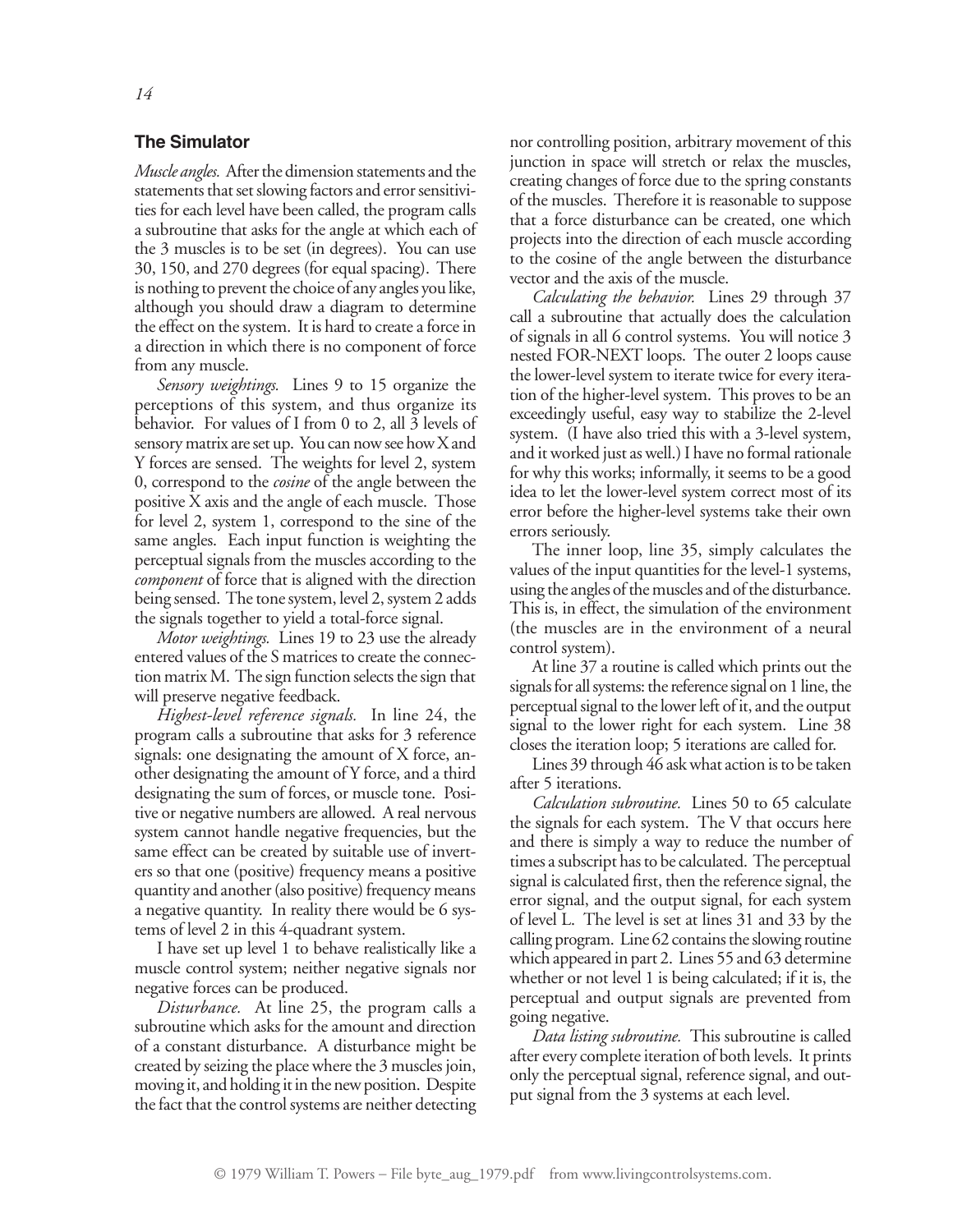#### **Running the Program**

After the RUN command is given, the program asks for all adjustable parameters and then does 5 iterations, printing out the values of all signals each time. It then issues a prompting message, the answer to which determines what happens next. The C command means do 5 more iterations. The P command causes the sensory and motor matrices to be printed out. To get an idea of the time scale on which human level-1 and level-2 systems work, imagine that each iteration takes about 1/20 of a second. (If you are looking for mental exercise, you might adapt the plotter from part 2 to show the variables in this simulation.)

#### **What the Simulator Shows**

There has always been a problem in conventional models of the brain that have to do with coordinated actions. The standard description is that something high in the brain thinks of a general command like "push!" and sends the equivalent signals downward toward lower systems. Those lower systems receive the general commands, and *elaborate* on them, turning them into more detailed commands at every step. At the lowest level, all of the detailed commands converge into the *final common pathway*, the relatively few channels running from the spinal cord to the muscles. There, at last, the neural signals are turned into tensions that create motions that create behavior.

The problem that nobody has ever been able to figure out is how a simple general command gets turned into specific commands *that will have effects that satisfy the general command.* Unfortunately, neurology is full of sentences that sound like explanations but are really restatements of the effect that is to be explained. When such sentences are uttered, they create the impression that the problem has been solved and needs no further investigation.

The simulator described here shows a different way for commands to get turned into actions. The command that specifies an X force doesn't simply get partitioned among the muscles. It is a request for a *perception,* not a command to *act.* The system receiving this request perceives the X force through a *convergent,* not *a divergent* network. A divergent network cannot be treated as a function; a convergent network can. When the perceived X force matches the reference X force, the cause of the perception must be in one of the states that will, in fact, create that component of force in the X direction. There is an infinity of different muscle tensions that could create the same component of force. If I were not also specifying 2 *other*functions of force, there would be no way to predict the exact muscle tensions that would exist when the X control system experienced zero error.

Since we are specifying 3 functions of 3 variables, and setting reference levels for the value of each function, there is only one state of the muscles that will allow zero error in all 3 systems at once. What we have done, in fact, is set up an analog computer for the simultaneous solution of 3 equations in 3 variables.

This simulator shows that the reference signals for the lower-level systems do not correspond to any one output from a higher-level system. Nevertheless, the perceptual signal sensed by each higher-level system matches the corresponding reference signal. The higher systems each sense a different function of the set of lower-level perceptual signals. Independent control is possible only because the functions represent independent dimensions of variation of the lower-level world.

In the environment of this 2-level system, there is no such thing as X force, Y force, or tone. There are simply 3 tendons in various states of tension. I have *created* the idea of these 3 forces, by designing input functions that will sense them. I could have made one system that would sense force along a set of curved lines representing direction, and another that would sense force along a different set of curved lines crossing the first set; a coordinate system without any straight lines in it. This would result if the sensors were nonlinear, as we know they are. It would have made no difference, except for the fact that there would not have been a simple label like X force to assign as a meaning for the perceptual signals. It would still be possible to specify 3 reference signals and thus set the 3 perceptual signals to specific values, thereby creating a specific state of tension in all 3 tendons that would automatically resist disturbances. The *way* in which the external situation is represented is almost immaterial, as long as 3 reasonably independent perceptual functions are created. There is no coordinate system in the outside world. The behaving system makes up one of its own.

If there were sensors on each muscle to detect muscle length as well as force, we could add 3 more control systems at level 1, and 3 more independent aspects of the external world to control at level 2.